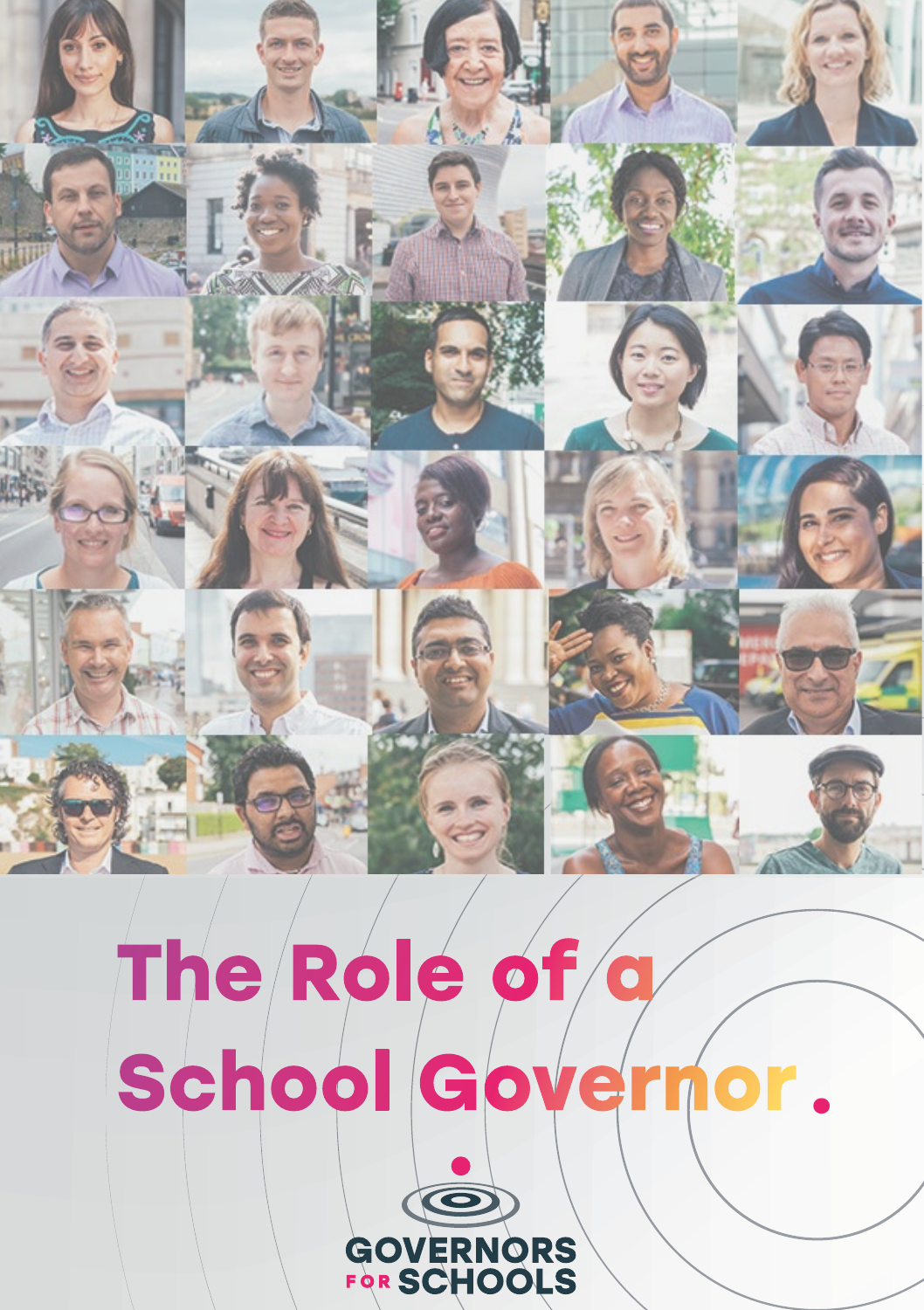### **About Governors for Schools**

Governors for Schools exists to improve educational standards so that children and young people have the chance to realise their full potential. We believe the key to improving school performance is effective governance. By finding, nurturing and supporting a committed network of governors we help to drive systematic change in how schools operate.

Since 1999, we have been connecting schools across England with skilled and committed volunteers, supported by our business and university partnerships.

# **"Trustees and governors are, in my view, the unsung heroes of the system."**

**Sir David Carter** National Schools Commissioner

Become a governor: **governorsforschools.org.uk/volunteer/apply**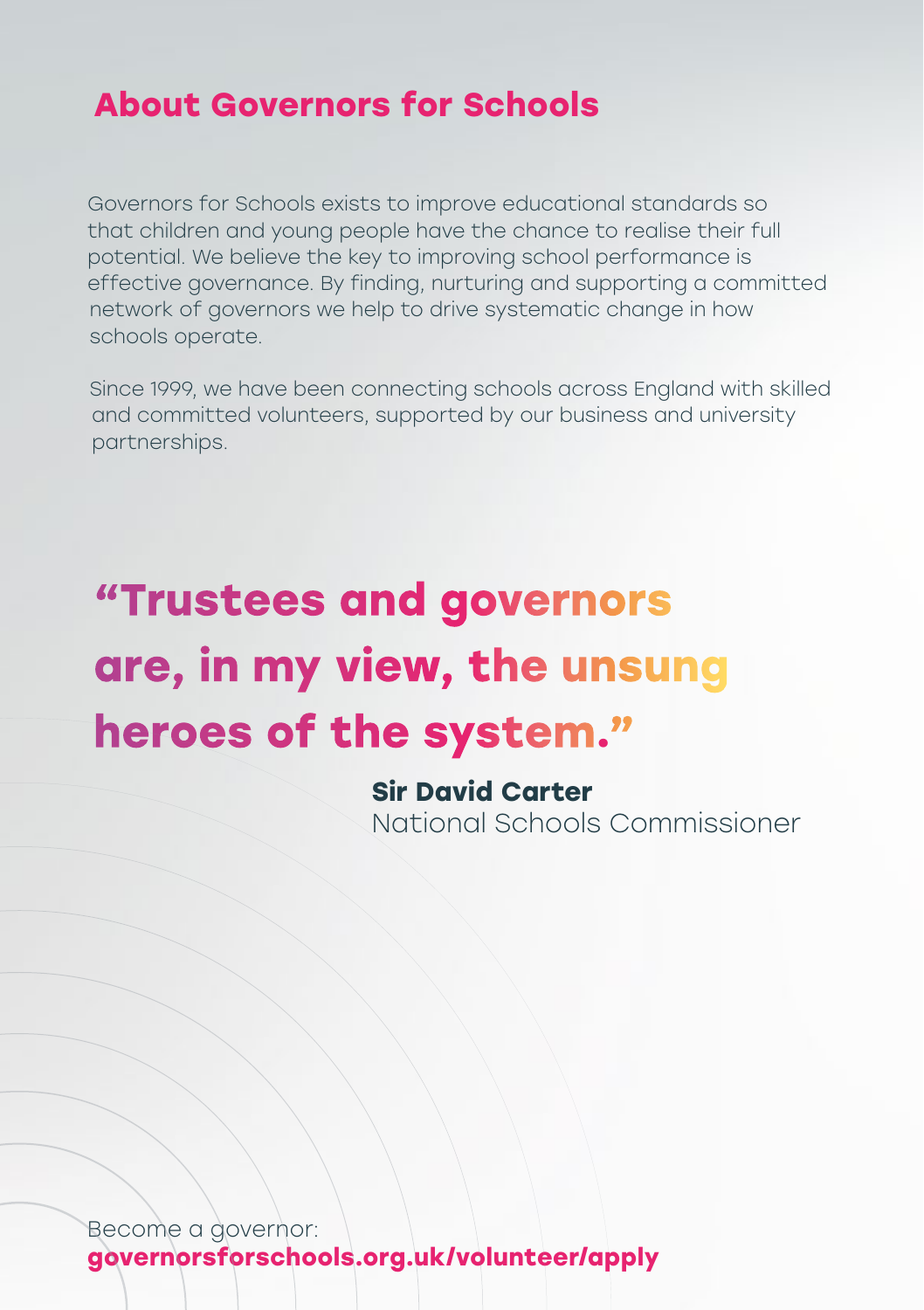## **What does a school governor do?**

Governors are responsible for overseeing the management side of a school: strategy, policy, budgeting and staffing. They enable their school to run as effectively as possible, working alongside senior leaders and supporting teachers to provide excellent education to children.

Being a school governor is a commitment to attending governing body meetings which consider issues such as setting the school vision, mitigating financial risk and scrutinising educational outcomes. They are also involved in the school community, acting as critical friends to the headteacher and senior leaders.

Governors bring a wide range of skills and expertise from their professional lives to the governing board and schools benefit greatly from working with skilled volunteers, for example anyone with experience of finance, law, premises management or human resources. A governor with business know-how can transform the running of a school.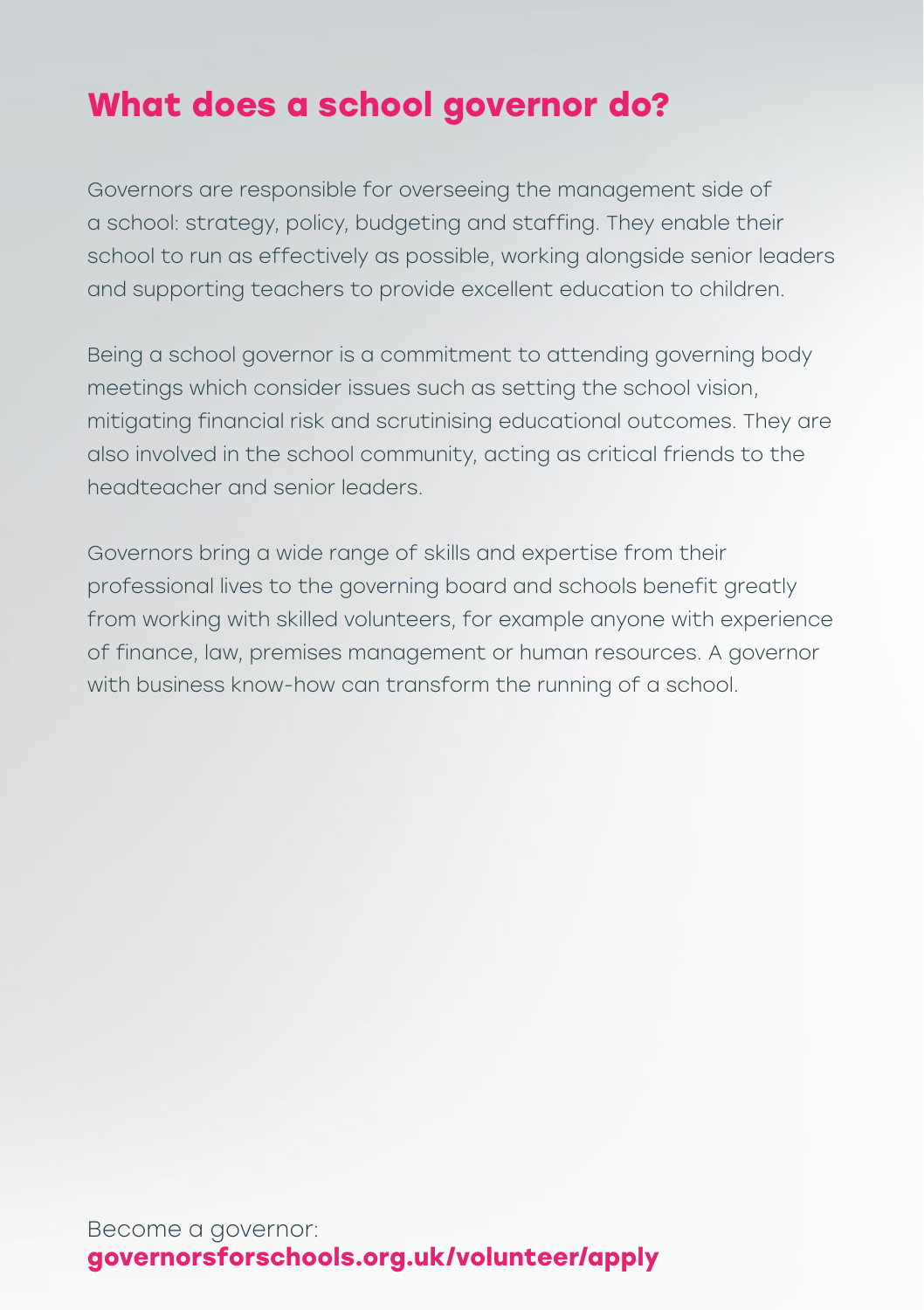## **Core governor responsibilities**



#### **Setting the strategic direction**

Governing bodies are the key strategic decision makers in every school. Along with the Head Teacher, it is the job of a governing body to set the school's aims and objectives around how the school will develop and improve. They set policies, formulate plans and agree targets to help the school achieve these objectives, as well as regularly reviewing their strategic framework in light of that progress.



#### **Creating robust accountability**

The governing body is there to support and challenge the school's senior leadership team. They play a crucial role in holding the Head Teacher to account for securing the best possible outcomes for pupils. By challenging key decisions and asking pertinent questions about the school's performance data, governors aim to guarantee high standards in education.



#### **Ensuring financial probit**

Governing bodies have a strategic role in the financial management of schools. Their key responsibilities include, setting financial priorities through the school development plan, 3 year financial plan and the annual budget. They also decide on how the school's delegated budget should be spent in accordance with the school improvement plan and statutory curriculum requirement.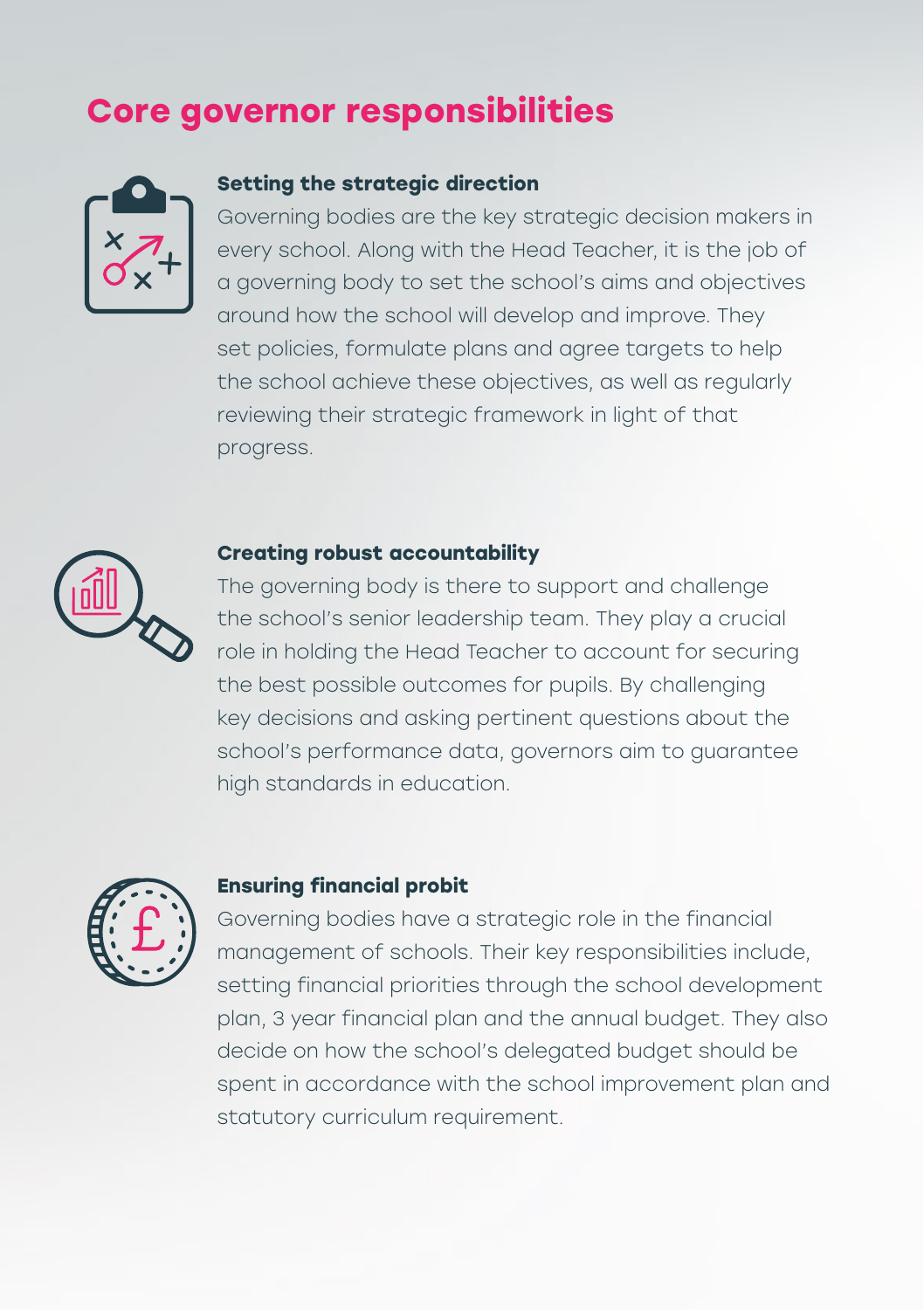## **How do Governing Bodies work?**

Governors work together to provide independent oversight of the management and operation of a school, with the aim of improving the quality of education provided and raising standards. A school's governing body does not run the school on a day-to-day basis; this is the job of the Head Teacher and other senior staff.

#### **Governing body meetings**

Full governing body meetings are normally held once a term and whilst there are many important aspects of the role, the most important is the business that takes place at these meetings.

#### **School visits**

Governing bodies are responsible for monitoring and evaluating the effectiveness of a school and its curriculum. School visits will help governors to understand more about their school and the reality of school life. Governor visits to classrooms are not a form of inspection but serve as a clear monitoring function on the implementation of the school's strategic planning.

#### **Committee meetings**

A governing body is required to have certain statutory committees but may also wish to establish other committees. Most governors are members of one or two committees, whose work is reported back to the full governing body. This is so all governors are kept informed of matters and working progress. Typical committees include Personnel, Curriculum, Premises, and Finance.

#### **Reading & Agenda**

Prior to meetings, you will receive an agenda, a copy of the minutes from the previous meeting and any other relevant papers that are to be discussed. It is recommended that you take time to read and familiarise yourself with these documents prior to the meeting. Make notes of anything you are unsure of so you can ask questions at the meeting if necessary.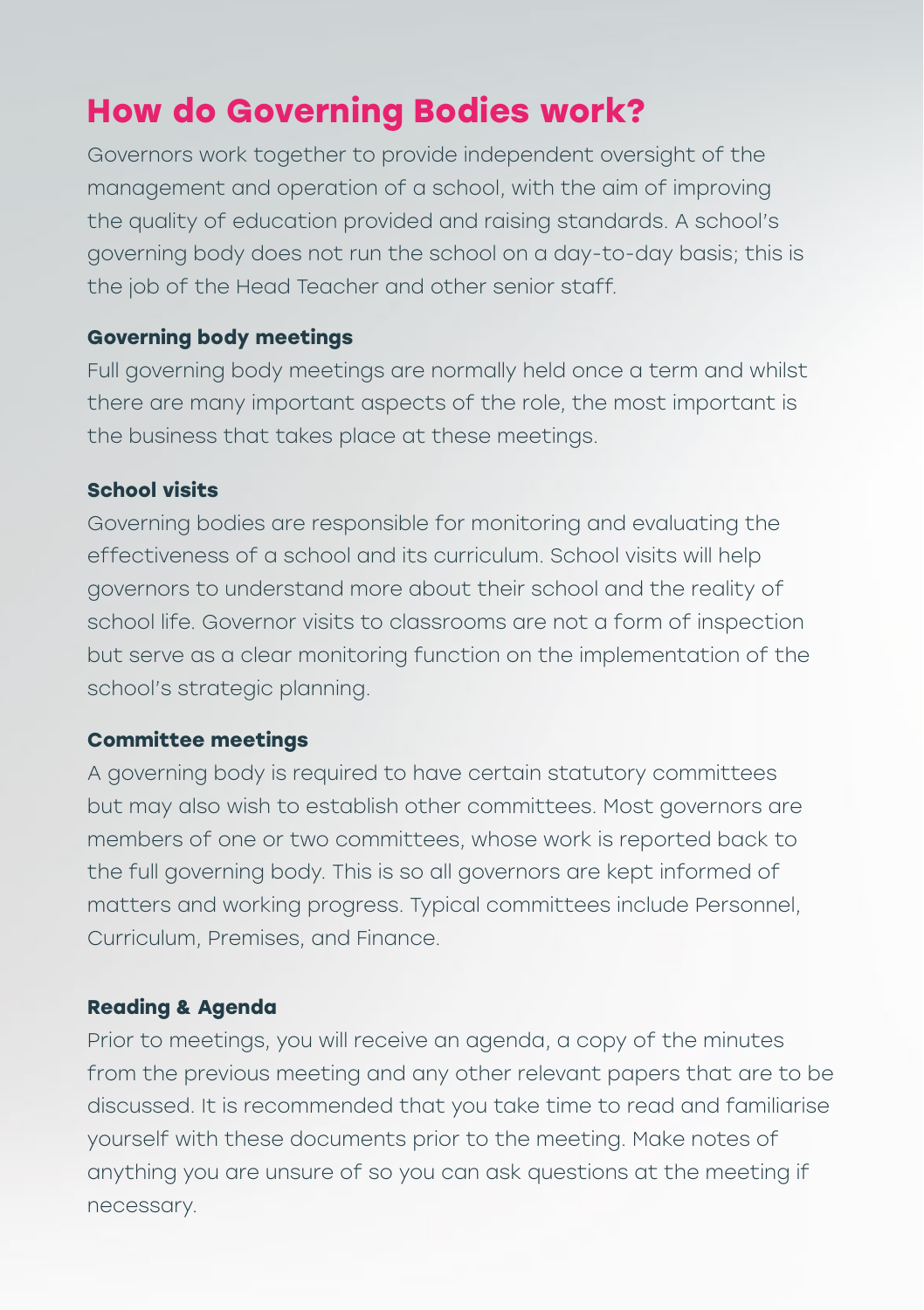## **Why become a school governor?**

Being a school governor is a chance to experience leadership at board level at any point in one's career. Governors balance the school's budget, hire the headteacher and make strategic decisions. The role provides individuals with the opportunity to develop and hone skills such as negotiation, influencing and teamwork.

Volunteers need to be dedicated people who care about improving education, but they do not need prior board experience. It makes the role perfect for professionals looking to improve their business and leadership skills, give back to society and enhance children's futures.

"I went for a director role within [RICS] and they said that I had all the internal knowledge, but I needed to get more external knowledge and develop my strategic skills. I took that feedback on board and I wanted to give something back [...] so I signed up [with Governors for Schools] online and registered my interest.

#### **Sonia Kearns**

Governor at Cardinal Newman Catholic School, Coventry



Become a governor: **governorsforschools.org.uk/volunteer/apply**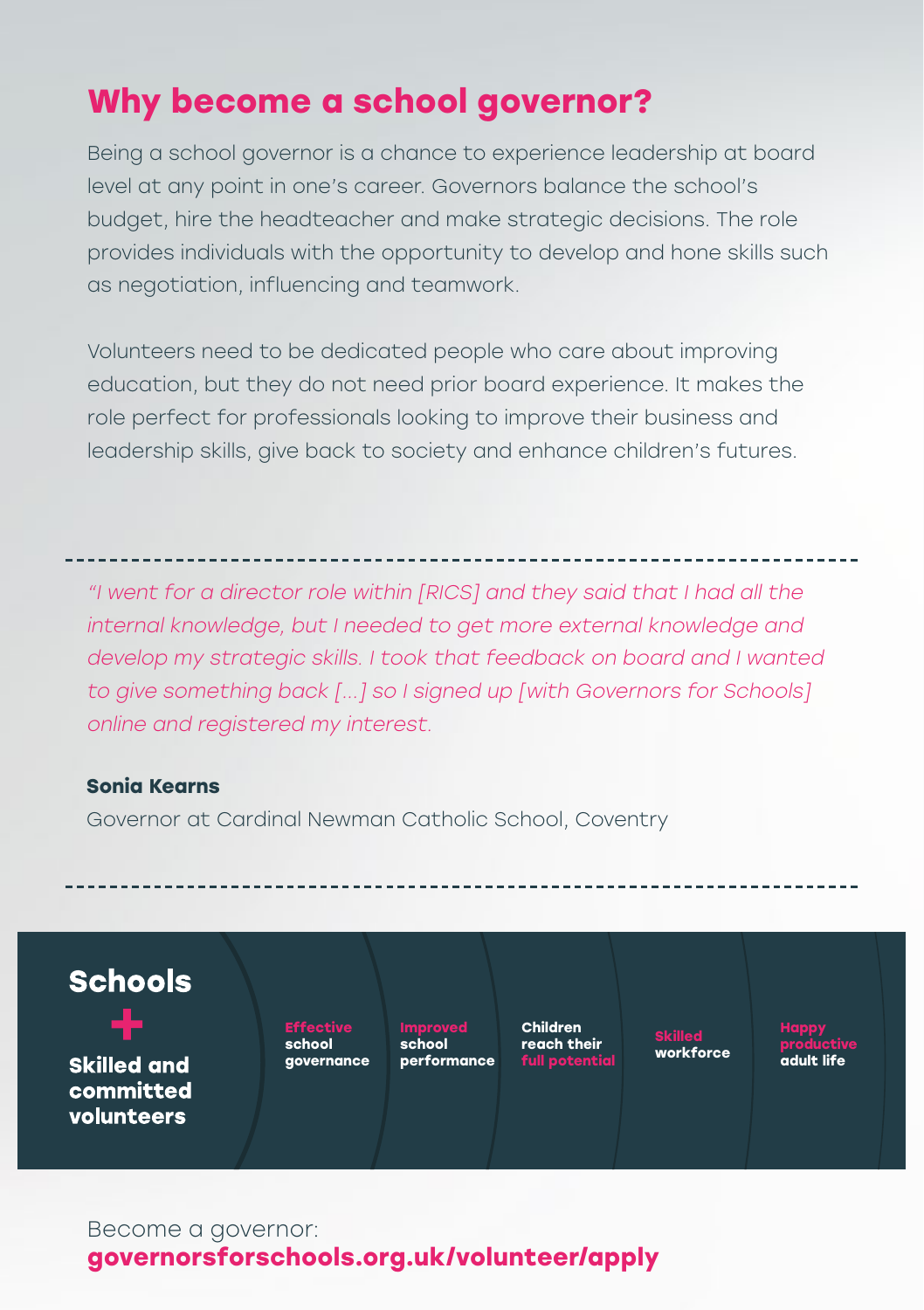## **Commitment involved**



**Term of Office** - most governor appointments are for a term of four years.



**Travel** - you decide the time period you are prepared to travel to and from the school. This could be up to 30 or 60 minutes, or more on occasion.



**Liability** - governors are not individually liable. Liability is collective and held by the governing body as a whole.



**Time per month** - governors are expected to attend 3 full governing body and 3 committee meetings per year at a minimum. The preparation, participation and travel for these meetings, and training, will comprise 4-5 hours a month for 9 months of the year, mainly in the evenings. Other involvement such as ad hoc panels and learning walks are not complusory to attend, but we would strongly recommend you attend as many as possible to maximise your impact as a school governor.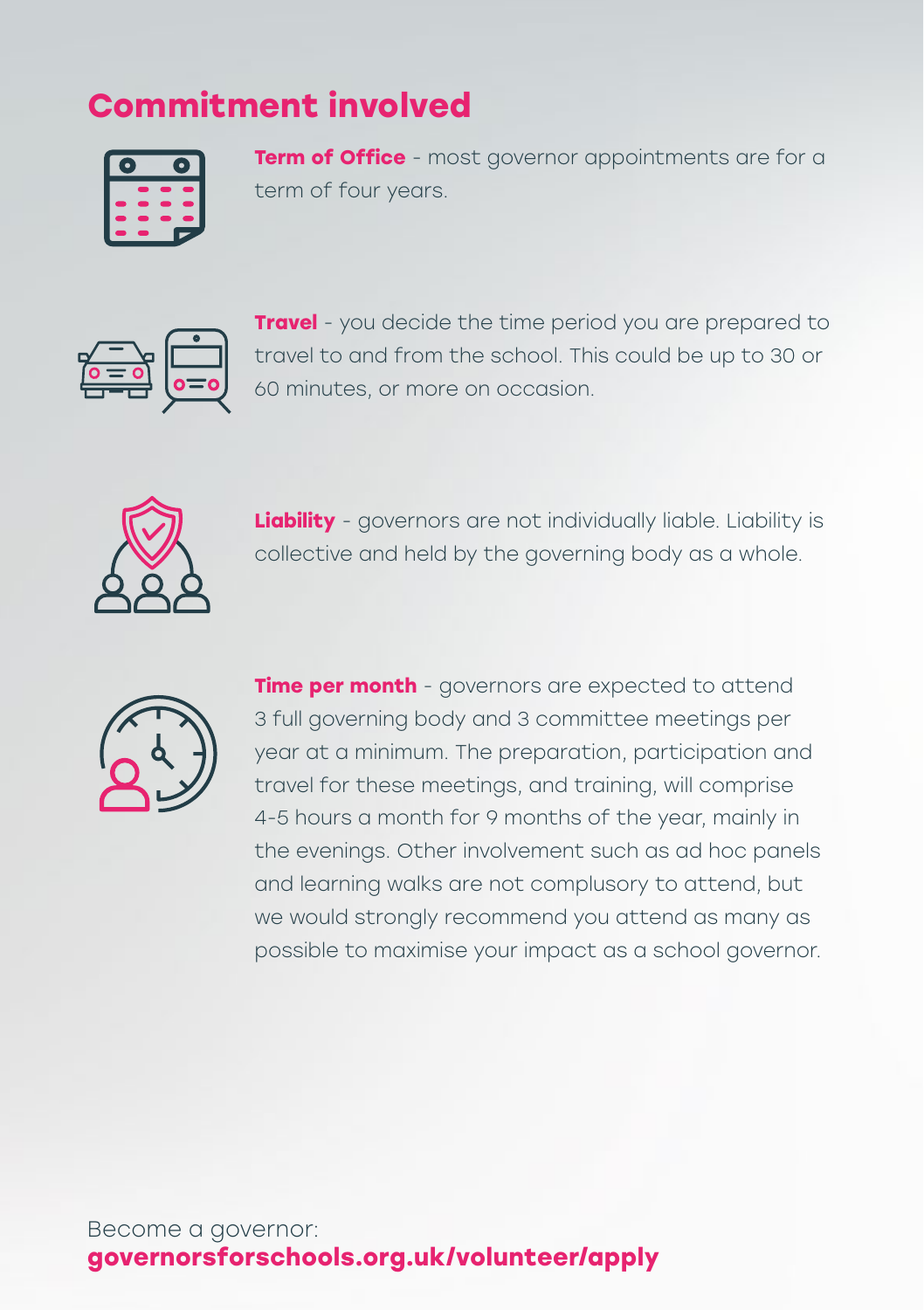## **Training and support**

We are committed to ensuring newly appointed governors are up to speed and effective in their roles as quickly as possible. We provide a number of services to support you from the start:



High quality e-learning provision, with a suite of four free modules that are essential training for any governor in their first year.



Regularly scheduled Business Governor Network sessions providing governors with an opportunity to hear from experts and network with peers.



Six months' free membership of The Key for School Governors for you and your fellow governors, an online service that provides practical guidance and resources.

Become a governor: **governorsforschools.org.uk/volunteer**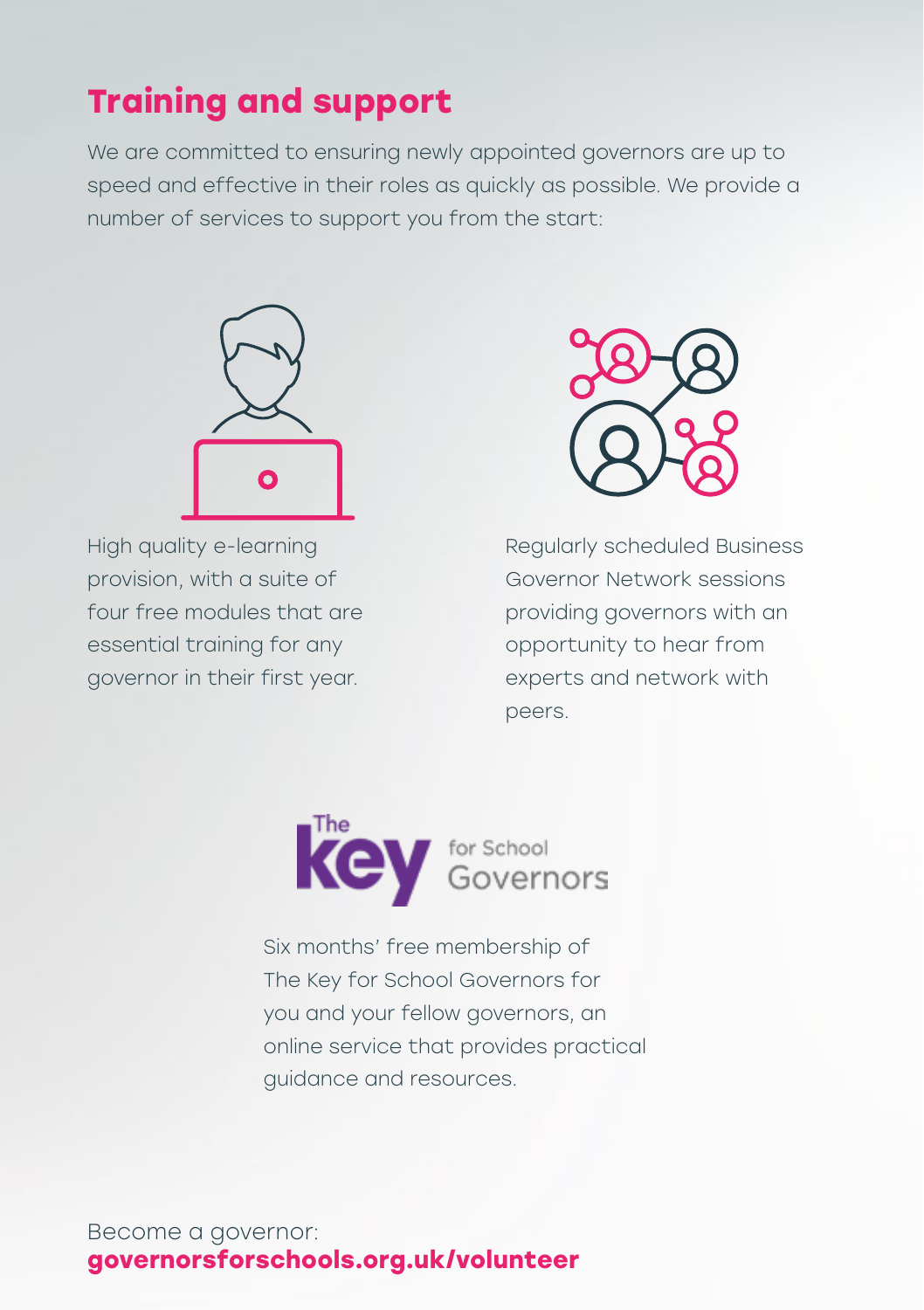## **Next steps**

#### **Complete our application form online**

We will work with you to match you to a suitable governor vacancy in your local area.

**governorsforschools.org.uk/volunteer/apply**

**Speak to a member of our team**

If you have further questions or would like to find out more contact a member of our team on **020 7354 9805**



#### **Visit our website**

To read case studies and testimonials, watch videos and find out more about governance, visit our website **www. governorsforschools.org.uk**

**"It's very satisfying because the school seems genuinely appreciative of my work. The school was inspected again by Ofsted in January 2017 and achieved a rating of 'good'. It was a great sense of achievement, we felt we had been along the journey together as a school and as a governing body."**

> **Alastair Cowen** Governor at James Brindley School, Birmingham